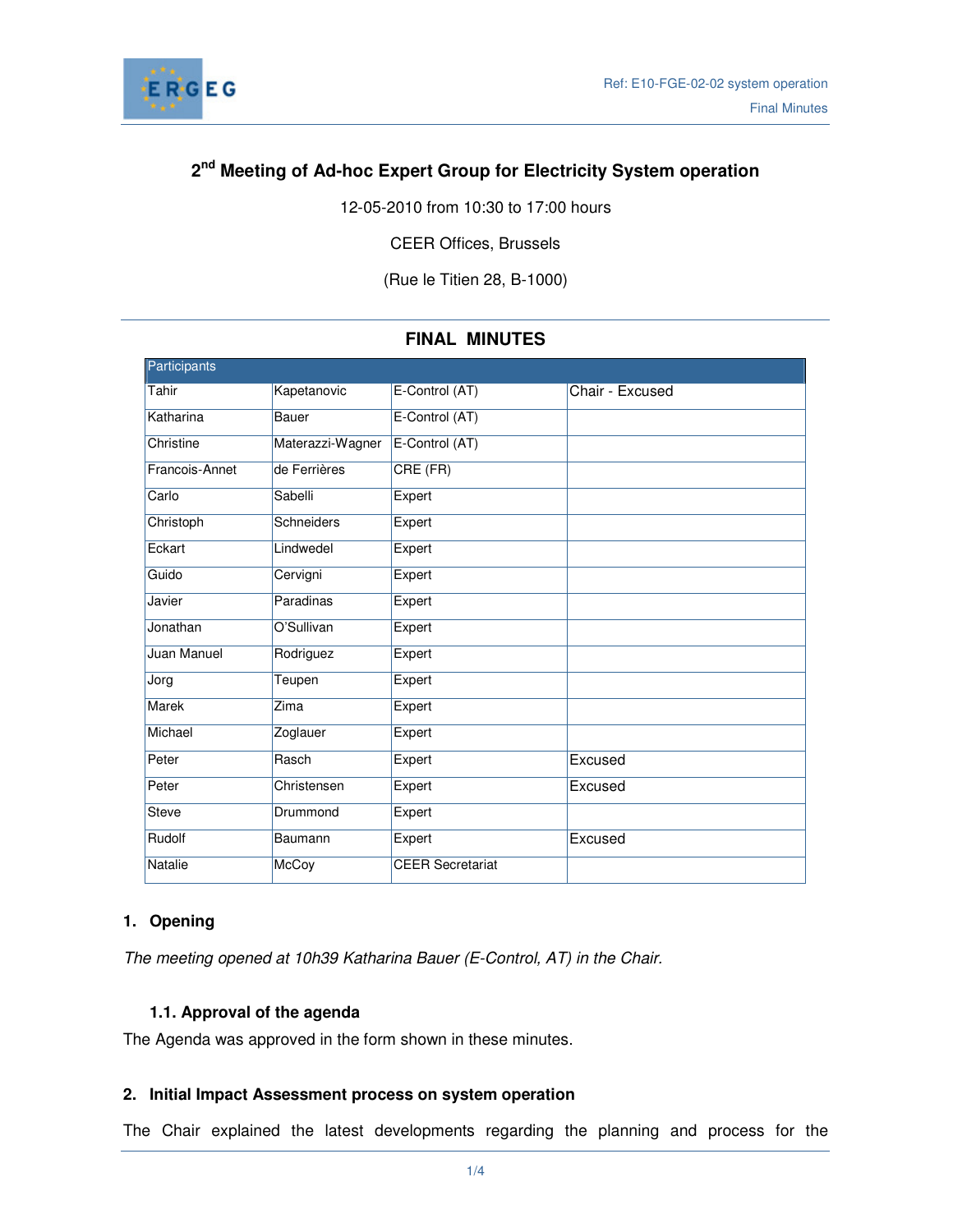

development of the initial impact assessment on electricity system operation. A number of changes in perspective and approach have emerged as a result of ERGEG's work on the pilot framework guideline on electricity grid connection. The first two chapters of the initial impact assessment should focus on the problems that need addressing and then identify the objectives of a framework guideline on the issue in question.

It was suggested that a map of the topics under system operation should be put together.

The expert group's focus should be on the problem and objectives chapters. ERGEG will thereafter develop policy options and prepare a draft framework guideline.

Mr. O'Sullivan remarked on the context of this work – namely whether Europe is framing it plans for system operation against the standards of other areas (US, China), with a view to matching or excelling beyond their policies. This is part of the discussion on the drivers for a framework guideline on system operation.

Mr. Drummond enquired if the scope should also include transmission investment issues. ERGEG remarked that this question, as well as R&D, would be outside of the scope of this initial impact assessment.

The initial impact assessment must consider whether national rules are sufficient or whether European-wide rules are to be preferred.

Mr. Rodriguez remarked that existing rules (e.g. UCTE handbook) address two overall areas: operational security and planning/scheduling of operation. TSOs are the natural enforcers of these rules, which apply to all network users (including DSOs). This should be clear in the policy context.

ERGEG wants to address TSOs, DSOs, Gencos and all customers. However, the framework guidelines and network codes will cover cross-border issues, i.e. the TSOs. The objective is for the rules to be implemented down the value chain at national level. The codes will address the whole European system, with the extended logic that a failure/problem in one area has consequences on other areas (such that the rules are not limited to a strict definition of 'cross-border' activity).

Mr. Zima added that another issue which is a current problem is the enforcement of the rules by TSOs vis-à-vis the users.

C. Sabelli highlighted that all Users of the networks should supply TSOs with the information needed for the common evaluations on the security of supply and TSOs should be allowed to exchange those information among themselves.

Given the extensive data exchange involved in system operation (between the TSO, DSO and users), confidentiality issues should also be considered. In particular, Grid Operators should be obliged to maintain confidentiality of information they receive from others. The data for system operation is distinct from trading/commercial data, which is being addressed in a separate project for a comitology guideline on fundamental transparency.

If the work identifies that more information is needed than the system can currently provide, the initial impact assessment may need to include a consideration of these costs. That being said, it is not the aim of ERGEG's work to determine who/how these costs are paid for.

ERGEG clarified that the EU legislation does not specify that the network codes are 'transmission' codes. The codes become legally binding when approved via a comitology procedure initiated by the European Commission. Once adopted, the codes become legally binding for the national regulatory authorities as well. Furthermore, the licenses which implement the codes are binding on the users.

ERGEG has received some internal feedback on its draft chapters. The problem definition section should be further clarified – and other issues (solutions, objectives) should be treated separately.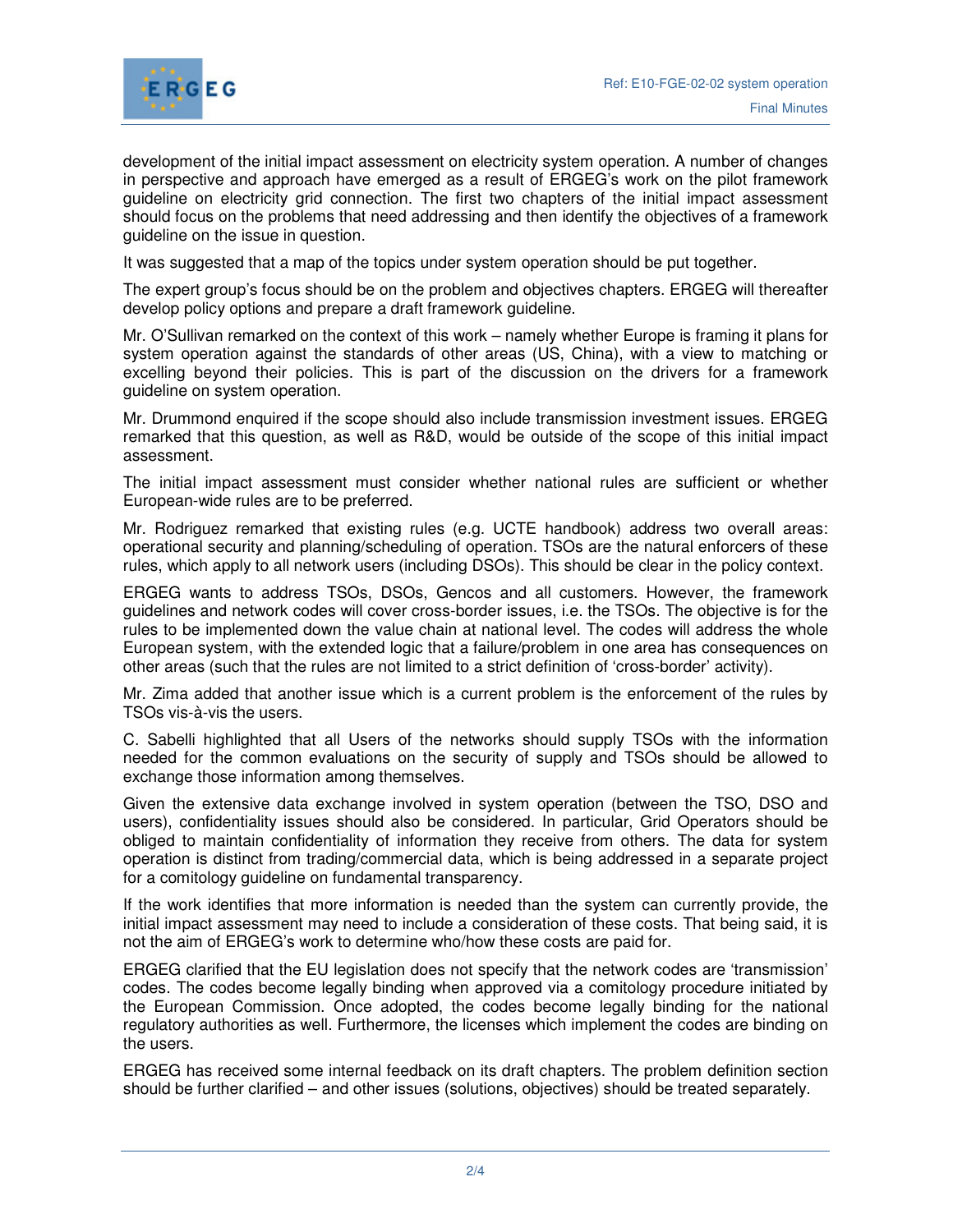



#### **3. General discussion on questions addressed and way forward**

The experts discussed in detail a set of background factors and problems that involve system operation.

Among the background issues addressed, the experts discussed the impact of the behaviour of DSOs and generators on system security; increasing reliance of system security on factors external to the TSO; increases in cross-border exchanges; intermittent generation; enforceability of rules; etc.

Reliability/certainty, controllability and performance are three important problems for many of the issues connected to system operation. The enforceability of rules, the integration of new technologies (DC links, supergrids, 'smart' changes) and the procurement of ancillary services (with products based on differing technical standards) are further general issues.

The discussions were structured under separate categories – generation (conventional and intermittent), TSO-TSO, interconnectors and TSO-DSO.

Problems under generation include lack of information (regarding scheduling, real-time measurements, etc), lack of clarity on the communication process/protocols, and conflicting 'prioritisation' of dispatching for different generation. For wind generation, the question of controllability is important (physical instructions), as is intermittency and the need for ancillary services to adapt.

Mr. Schneiders noted that there are certain overlaps and interdependency between system operation and the issues being addressed in other framework guidelines (e.g. grid connection, congestion management). A holistic impact assessment of all market elements could be beneficial.

Additional problems which relate to distributed generation relate to performance (voltage control and reactive capacity), lack of clarity on responsibility for control and need for adjustments to legal/regulatory framework.

Problems under TSO-TSO include responsibility for overall security (lack of criteria for security of interconnected systems – and is N-1 criteria still adequate), awareness of the rules and responsibilities between the parties, collaboration between areas, cost shedding rules (distribution of costs).

Problems under interconnectors include operation closer to real time (as result of increased crossborder exchanges), the discrepancy between physical base and market models and increased loop flows created by the meshed network. Also, trading with third countries should be considered.

Problems under TSO-DSO include the impact of DSO behaviour on system security and the uncertainty this can create, DSOs not necessarily being involved in restoration after an incident, clarification of the roles and responsibilities (e.g. as regards load reduction) of each party.

These discussions have been gathered and organised in a working table, in order to facilitate discussion and identification of corresponding impacts, objectives, solutions, benefits, costs and synchronous systems. This table will be updated and fleshed out and will be sent to the members of the expert group for their comments ahead of the next expert group meeting. Using the input in the tables, ERGEG will further develop its draft initial impact assessment for discussion at the next meeting.

### **4. Any other business**

#### **5. Next meetings**